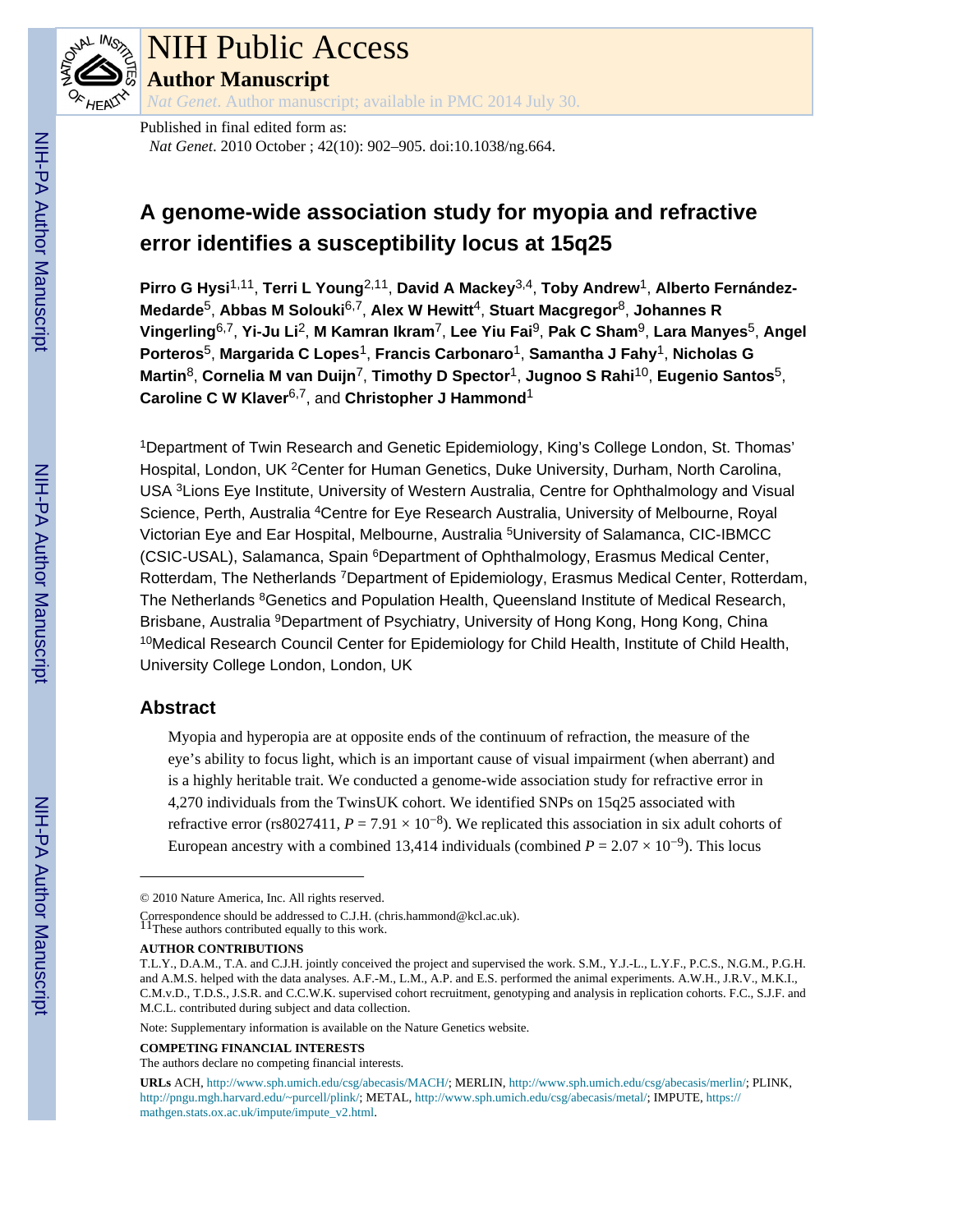overlaps the transcription initiation site of *RASGRF1*, which is highly expressed in neurons and retina and has previously been implicated in retinal function and memory consolidation. *Rasgrf1<sup>-/-</sup>* mice show a heavier average crystalline lens ( $P = 0.001$ ). The identification of a susceptibility locus for refractive error on 15q25 will be important in characterizing the molecular mechanism responsible for the most common cause of visual impairment.

> Myopia is the most common eye disorder. It is part of the spectrum of refractive error, measured as spherical equivalent, which is the quantitative strength of spectacle lens required to enable images to be focused on the retina of the eye. Clinically relevant myopia or nearsightedness (more severe than −1 diopter) affects 33% of the adult population in the United States<sup>1</sup>. Its prevalence is increasing in more recent birth cohorts across both developed and less developed countries, particularly in east Asia, where over 80% of Chinese young adults in Singapore and Taiwan are now affected<sup>2,3</sup>. Apart from the huge economic cost (estimated at \$5.5 billion annually spent by adults in the United States alone<sup>4</sup>), severe refractive error is a important cause of blindness<sup>5-7</sup>, particularly in the working-age population<sup>8</sup>. Vision loss is greatest in the  $2\% - 3\%$  of the population with ocular structural changes associated with high myopia (termed 'pathological myopia'). The World Health Organization has identified the prevention and treatment of myopia as a priority within the current global initiative to eliminate avoidable blindness<sup>7</sup>. There are currently no practical therapies to prevent the progression of myopia, even though the condition is easily diagnosed in affected children and adolescents.

> The mechanism for the development of myopia is not fully understood. Although environment (in particular, education, urbanization, outdoor activity and close work) clearly plays a role in myopia<sup>9,10</sup>, numerous cross-sectional studies suggest that genetic heritability might be as high as  $80\%$ <sup>11</sup>. No individual genes have been consistently associated with myopia to date, although several candidate loci have been identified through linkage studies.

> In order to further explore potential genetic influences of refractive error development in the general population, we conducted a genome-wide association study (GWAS) using the British TwinsUK adult twin registry cohort (see Online Methods for a detailed description of the population and clinical characteristics).

> We analyzed a set of 4,270 individuals with complete information on a panel of 2.2 million SNPs, of which 286,481 directly genotyped in all individuals. All of these SNPs passed stringent quality control criteria (Hardy-Weinberg equilibrium *P* > 0.001, minor allele frequency of at least 0.04 and a genotyping success rate for the SNP of at least 95%). Homogeneity of the population was confirmed by comparison of sample set similarities with each other and with three reference panels from the HapMap Phase 2 data (Supplementary Fig. 1).

> The genomic inflation factor  $(\lambda)$  was 1.04 (Supplementary Fig. 2). Multiple SNPs, both directly genotyped and with imputed values, showed genome-wide significance. Association was maximal for rs8027411 ( $P = 7.91 \times 10^{-8}$ ), although association was consistently high across a region of approximately 120 kb on chromosome 15 (Fig. 1 and Table 1). This association was consistent with an additive model, and we found no evidence of dominance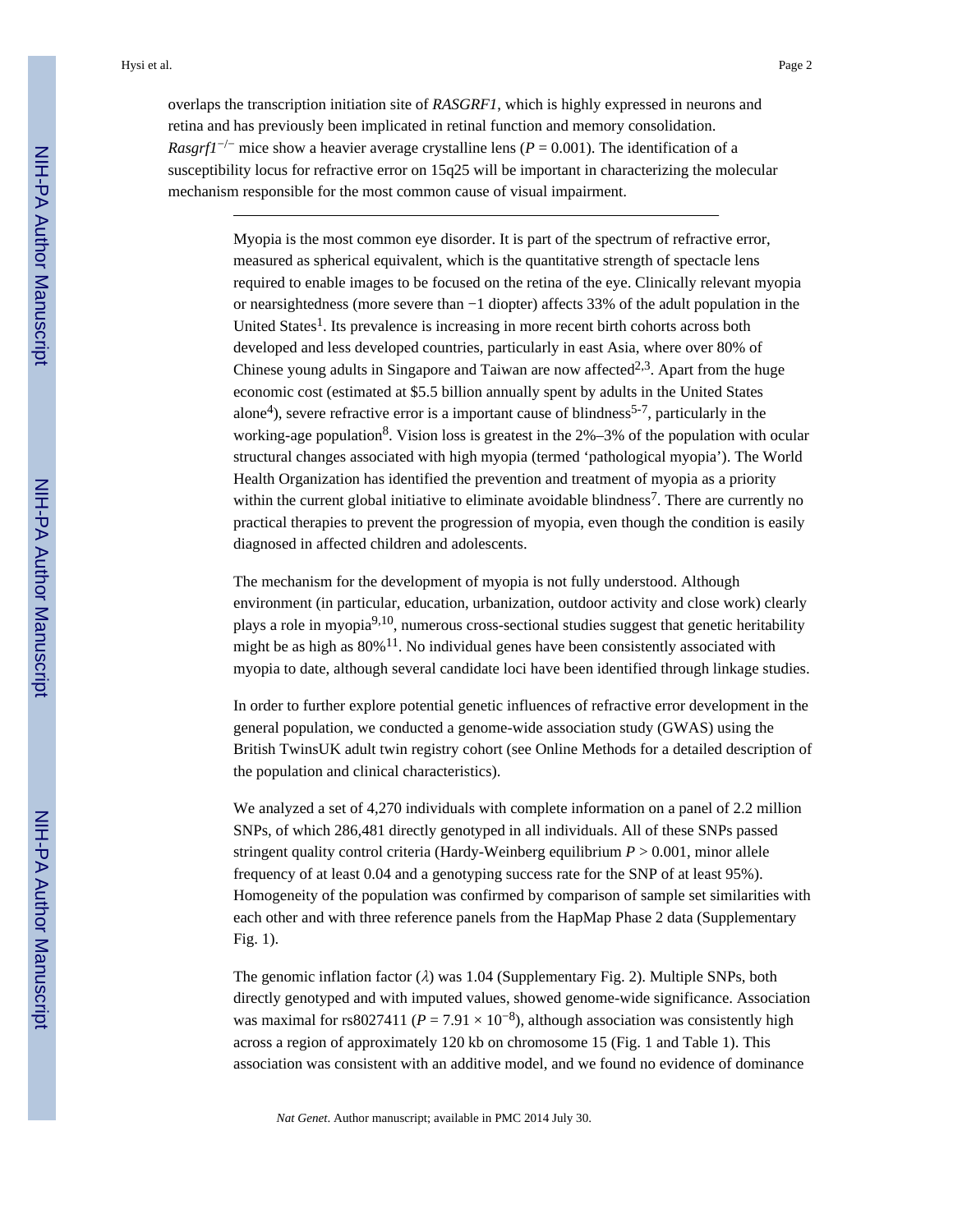for any of these SNPs. In the TwinsUK cohort, each additional copy of the susceptibility allele for the top SNP lowered the refraction by an average of 0.35 diopters (Supplementary Table 1). Individuals carrying a genotype homozygous for the T allele on the rs8027411 locus were significantly more likely than those homozygous for the non-susceptibility allele to have myopia than to have no refractive error (odds ratio  $(OR) = 1.16$ , 95% CI 1.02–1.28,  $P = 0.02$ ; Fig. 2, see Online Methods for definitions).

We performed a replication study in 13,414 adults from six independent population-based cohorts of European ancestry: four Dutch cohorts (three within the Rotterdam Study and the Erasmus Rucphen Family Study (ERF), a family-based study in a genetically isolated population in the southwest of The Netherlands), one British cohort (1958 British Birth Cohort) and one Australian cohort (Australian Twin Study). The replication analysis was performed using both observed and imputed genotypes. We observed an association for SNPs at chromosome 15q25 in the Dutch and British replication studies. Although the effect size was higher in the discovery panel (Fig. 3), the effect sizes and directions of the effect were consistent among all the cohorts, with the exception of the Australian cohort. The strongest evidence of association in the meta-analysis was found for rs939658 and rs8027411 (combined  $P = 1.85 \times 10^{-9}$  and  $P = 2.07 \times 10^{-9}$ , respectively), with extra each copy of the myopia susceptibility allele (G and T for the two SNPs, respectively) altering the spherical equivalent by 0.15 diopters (s.e.m.  $= 0.026$ ) (Table 1). It is of note that the Australian twin group was relatively underpowered (1,086 individuals from 525 families) and substantially younger than the other cohorts. It has been shown that there is evidence of a rapidly increasing prevalence of myopia and, therefore, a cohort effect is possible<sup>12</sup>.

All of the identified SNPs associated with the spherical equivalent measures were in high linkage disequilibrium (LD) with one another (Supplementary Fig. 3). This associated region spans about 120 kb on chromosome 15q25 and overlaps the transcription initiation site of *RASGRF1* (encoding Ras protein-specific guanine nucleotide-releasing factor 1). This is a large gene spanning 130 kb with 28 known exons and multiple alternative mRNA transcripts. Possible gains or losses in transcription factor–binding sites, because of the DNA polymorphisms within the region of association, are predicted *in silico* (Supplementary Table 2). The relevance of individual SNPs that potentially influence transcription factor binding and expression of this gene is difficult to assess due to the high LD across the region.

*RASGRF1* encodes a protein that is expressed at high levels in neurons and retina in mice<sup>13</sup> and that activates  $\text{Ras}^{14}$ . Our reverse transcription experiments identified high levels of expression of this protein in human retinas (data not shown). In mice, the protein is heavily imprinted in the early developmental phases<sup>15,16</sup>, but this imprinting fades with time<sup>16</sup>. *RASGRF1* expression is upregulated by stimulation of muscarinic receptors<sup>17</sup> and retinoic  $\alpha$  acid<sup>18</sup>. Muscarinic inhibitors such as atropine inhibit the development of myopia in animal models and human intervention studies<sup>19,20</sup>, and choroidal retinoic acid synthesis is altered in animal models of myopia<sup>21</sup> . *RASGRF1* knockdown mouse models have normal brain structure; however, they perform worse than wild-type mice in exercises involving longterm memory<sup>22</sup>.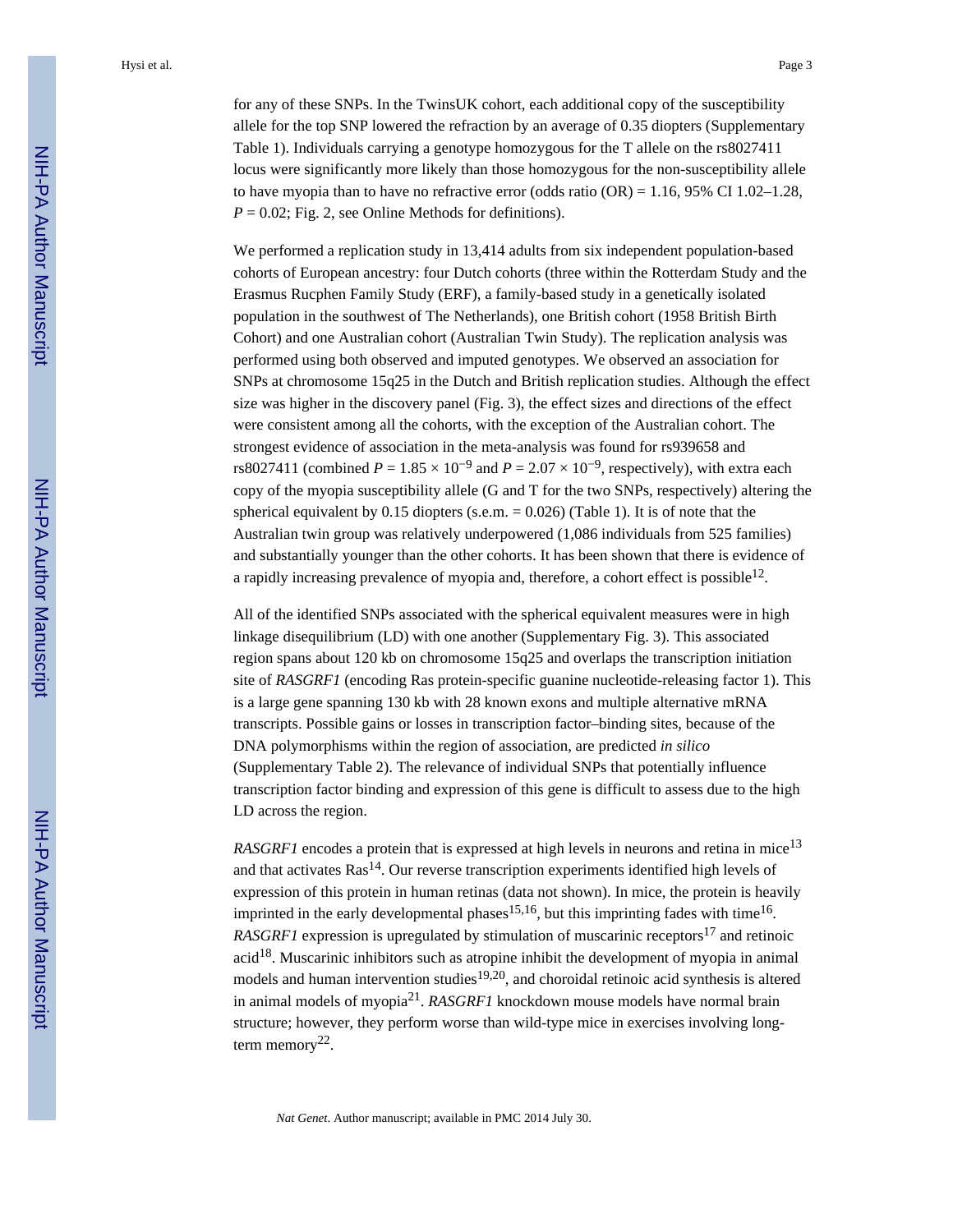Lack of expression of *RASGRF1* in knockdown models results in a morphologically normal retina but causes pronounced deficiencies in photoreception and visual sensory processes without any other obvious sensory impairments<sup>23</sup>. Furthermore, lack of expression of *RASGRF1* causes changes in the downstream expression of many genes<sup>23</sup>, including some genes whose mutations have been reported to cause severe Mendelian vision disorders. Thus, *RASGRF1* appears to be involved in the maintenance of normal function of the retina and possibly in the signaling pathways determining myopia.

We further studied the effect of *Rasgrf11* on mouse eye parameters. For this purpose, 19 wild-type mice were compared to 16 *Rasgrf1* knockdown mice of the same age group (between 3- and 4-months-old, when eye growth has stabilized). We found that the average crystalline lens was significantly heavier in the knockdown mice  $(P = 0.001)$ . This was independent of the weight of the whole eye, as the ratio of crystalline weight to the total eye weight remained significantly higher in the knockdown mice  $(P = 0.003$ ; Supplementary Table 3). Axial length was not significantly different between the groups; however, it is known that the measurement of this trait in mice is technically difficult and inaccurate<sup>24</sup>. In humans, refractive error is mostly due to axial length variations, but refractive error is highly correlated with lens thickness in mice<sup>25</sup>.

In an accompanying study reported in this issue, C. Klaver and colleagues report a genomewide association study for refractive error in a Dutch population-based cohort<sup>26</sup>. Researchers from that study identified a susceptibility locus at genome-wide significant levels on chromosome 15q14. *GJD2*, also known as *Connexin 36*, is the gene nearest to the associated chromosome 15q14 locus. In our study, the chromosome 15q14 locus showed suggestive association ( $P = 6 \times 10^{-7}$  in the TwinsUK Cohort GWAS), but this locus was not taken forward for inclusion in our replication study (Supplementary Fig. 4).

Both *RASGRF1* and *GJD2* are involved in synaptic transmission and play important roles in the transmission and processing of visual signals $23,27$ . Animal models of myopia demonstrate that the signal that continues or halts eye growth originates within the retina, and these signals are transmitted through the choroid to stimulate or inhibit scleral remodeling<sup>28</sup>.

We report, to our knowledge, the first genome-wide association for common myopia and refractive error in multiple European populations, identifying an associated locus upstream of the transcription site of *RASGRF1. Rasgrf1* knockdown mice have larger crystalline lenses than wild-type mice, which are likely to result in increased refractive power. *RASGRF1* is involved in learning, visual processing and muscarinic signaling pathways, all of which have been associated or implicated with myopia. We believe that identification of this susceptibility locus and the suggestive evidence for involvement of the candidate gene *RASGRF1* will greatly improve our understanding of the pathogenesis of myopia.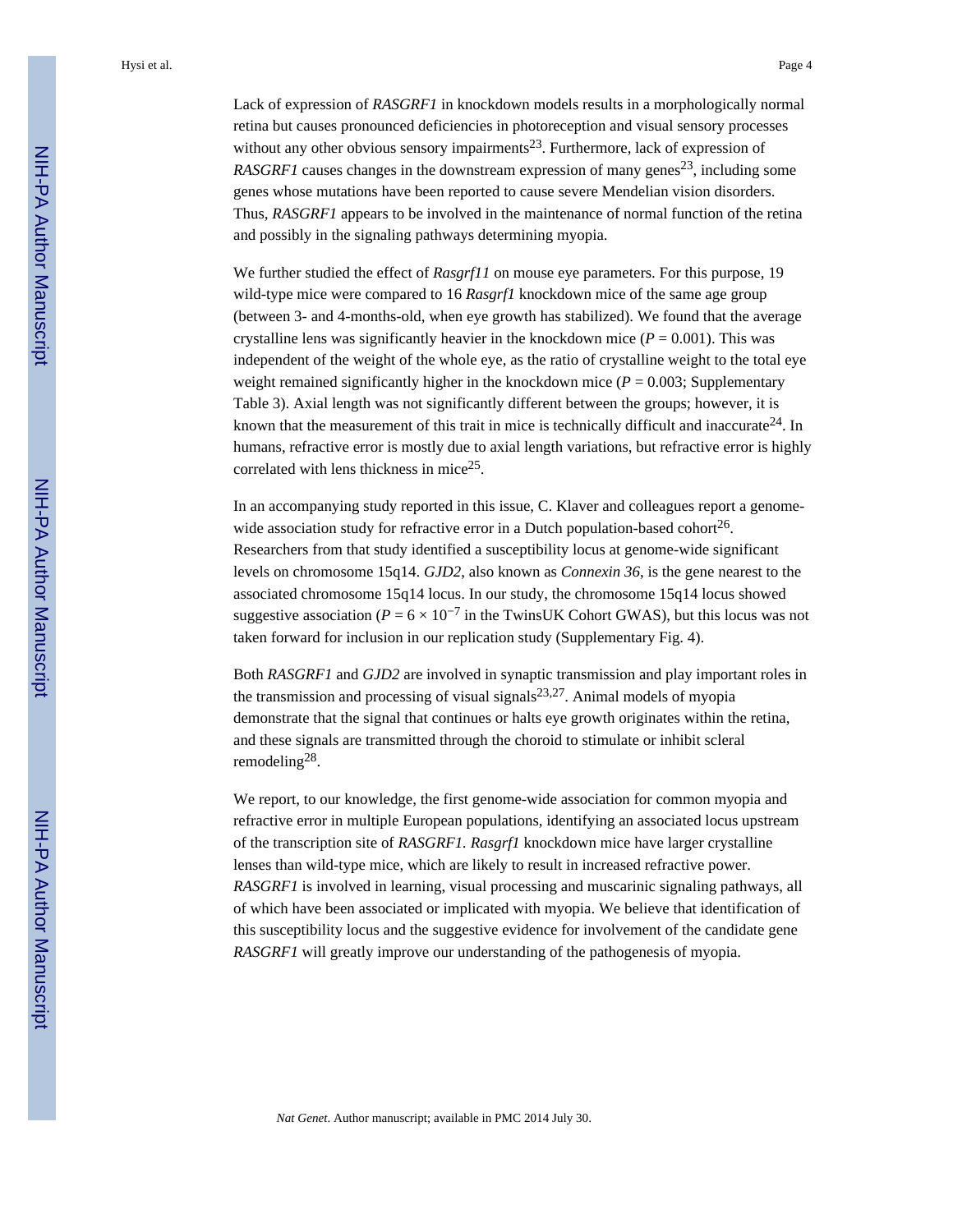## **ONLINE METHODS**

#### **Participants and cohorts**

The TwinsUK adult twin registry based at St. Thomas' Hospital in London is a volunteer cohort of over 10,000 twins from the general population. Twins largely volunteered unaware of the eye studies, gave fully informed consent under a protocol reviewed by the St. Thomas' Hospital Local Research Ethics Committee and underwent non-cyclopleged autorefraction using an ARM-10 autorefractor (Takagi Ltd). Out of the original 4,388 subjects for whom phenotype and genotype information was available, 4,270 subjects (315 males and 3,955 females) with a mean age of 55 years (s.d. = 12; Supplementary Fig. 5a) were included in this study; 118 subjects were excluded after failing quality control. The mean spherical equivalent for both eyes was calculated using the standard formula:

spherical equivalent=sphere+(cylinder/2)

The mean spherical equivalent was −0.4 diopters (s.d. = 2.73 diopters), with a range of −25.12 to +9.4 diopters (Supplementary Fig. 5b). Myopia was defined as the presence of the average spherical equivalent over both eyes –1 diopter, and emmetropia was defined as an average spherical equivalent between −0.5 and 0.5 diopters, inclusive of these values.

A series of three cohorts were derived from the Rotterdam Study (RS). The RS-I was a prospective population-based cohort study comprising 7,983 subjects aged 55 years or older living in Ommoord, a district of Rotterdam, The Netherlands, with baseline examinations that included automated measurement of refractive error in 1991–1993. All participants consented to participation, and the study received ethical approval by the Medical Ethics Committee of the Erasmus University. Complete data on refractive error and from the GWAS were available on 5,328 persons, 99% of whom were of European ancestry. The RS-II included 2,157 new residents of Ommoord with good-quality genotyping data, aged 55 years or older, living in the district since 2000. Baseline examinations took place between 2000 and 2002. The RS-III included 2,082 new residents of Ommoord aged 45 and older living in the district since 2006 and who had DNA samples with good-quality genotyping data. Baseline examinations took place between 2006 and 2009 for RS-III. The fourth Dutch replication study was the Erasmus Rucphen Family (ERF) Study, a family-based study in a genetically isolated population in the southwest area of The Netherlands. This study included 2,032 living descendants from 22 families who had at least six children baptized in the community church between 1880 and 1900, who had good quality genotyping data and were aged 18 years or older. The mean age (s.d.) and mean spherical equivalent (s.d.) were 68.5 (8.6) years and +0.86 (2.45) diopters for RS-I, 64.2 (7.4) years and +0.48 (2.51) diopters for RS-II, and 56.2 (5.8) years and −0.35 (2.62) diopters for RS-III. The mean spherical equivalent (s.d.) for ERF was  $+0.07$  (2.25) diopters and the mean age was 48.5 (14.5) years.

The 1958 British Birth Cohort was a prospective population-based study that initially included 17,000 newborn children whose date of birth was within the first week of March 1958. All participants gave informed written consent to participate in genetic association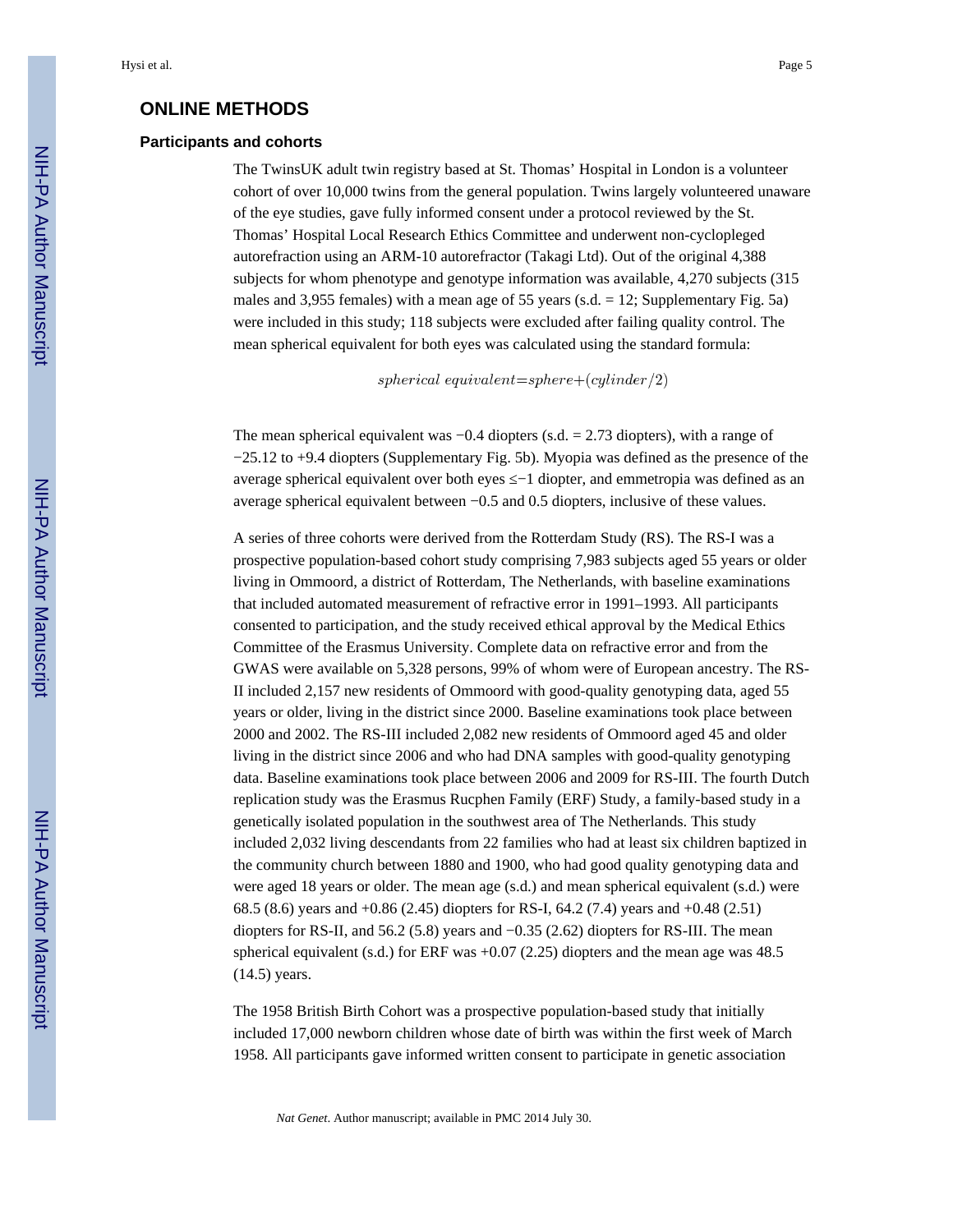studies, and the present study was approved by the South East MultiCentre Research Ethics Committee (MREC) and the Oversight Committee for the biomedical examination of the British 1958 Cohort. Biomedical examination protocols were approved by the South East MREC. The phenotype for this cohort was spherical equivalent (mean of both eyes) measured with non-cycloplegic autorefraction (Nikon Retinomax 2). One thousand randomly chosen subjects from this cohort were included in the GWAS. This included 482 males and 518 females, all aged 44–45 years, and the average spherical equivalent (s.d.) in the GWAS was  $-0.94$  (2.01) diopters.

The Australian Twin Eye Study comprised participants examined as part of the Twins Eye Study in Tasmania or the Brisbane Adolescent Twins Study. Ethical approval was obtained from the Royal Victorian Eye and Ear Hospital, the University of Tasmania, the Australian Twin Registry and the Queensland Institute of Medical Research. In all subjects, postcycloplegic refraction (following instillation of tropicamide 1%) for both eyes was measured using a Humphrey-598 automatic refractor (Carl Zeiss Meditec, Inc.). The mean spherical equivalent of both eyes from all participants 18 years of age or older at the time of examination was used for analysis. This cohort comprised 1,086 individuals from 525 families. The mean age (s.d.) of participants was 27.4 (11.8) years. The mean spherical equivalent (s.d.) was  $-0.53$  (1.64) diopters, with a range of  $-17.75$  to  $+6.44$  diopters.

## **Genotyping and imputation**

Genotyping was carried out using three genotyping platforms from Illumina: the HumanHap 300k Duo for part of the UK Twin Cohort and the HumanHap610-Quad array for the rest of the UK Twin Cohort. The RS-I, RS-II and RS-III studies used the Infinium II HumanHap550 chip v3.0 array to conduct the genotyping, with the exception of 133 of 2,516 subjects in RS-II who were genotyped using the HumanHap610-Quad array. The ERF cohort was genotyped with the Infinium HumanHap300-2 318K array. The Australian cohorts were genotyped on the HumanHap610-Quad array, with part of the sample typed alongside the UK Twin Cohort and the remainder of the sample typed as part of a separate contract with deCODE Genetics. Illumina's Human1M-Duo chip was used for genotyping of the 1958 British Birth Cohort. Imputation was calculated with reference to HapMap release 22 CEU population data using IMPUTE (see URLs) version 2 for the UK Twin Cohort and the 1958 Birth Cohort. MACH (see URLs) was used for imputation in the Dutch and Australian cohorts.

#### **Statistical analyses**

Association analysis was performed using MERLIN in the UK and Australian Twin Cohorts and using PLINK (see URLs) in the Rotterdam cohorts. Ancestry for these individuals was determined initially through self reporting and was verified through principal component decomposition of their ancestry with and without comparison with HapMap phase 2 standard populations. Meta-analysis was carried out using METAL (see URLs).

#### **Laboratory animal handling and eye measurements**

In an effort to minimize the number of animals used and their suffering, all procedures with laboratory mice were carried out in accordance with European Union guidelines (directives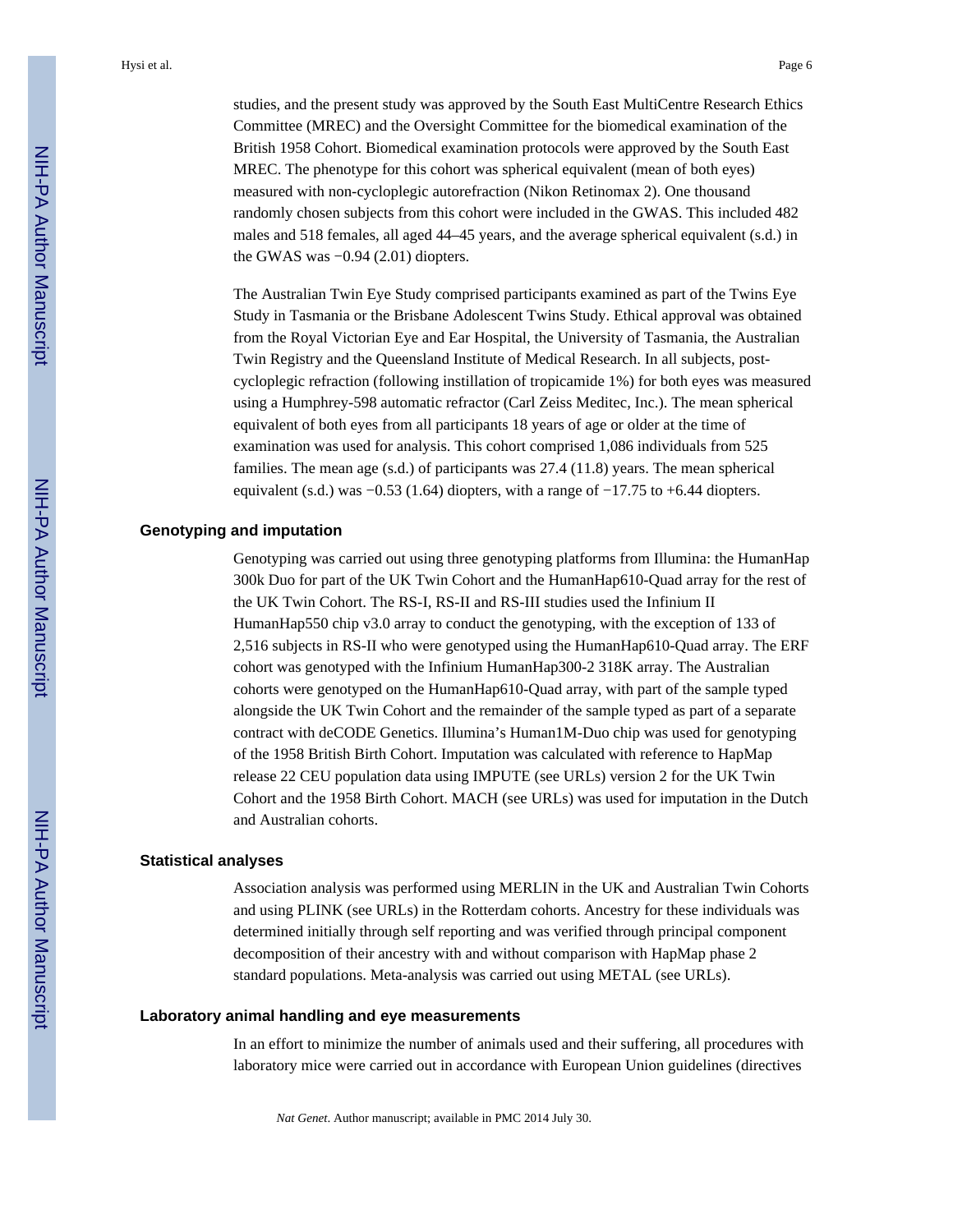86/609/EEC and 2003/65/EC), current Spanish legislation (RD 1201/2005. BOE 252/34367-91, 2005) and the US National Institutes of Health guidelines for the use and care of animals in research. Rasgrf1-null mice were obtained as described previously<sup>29</sup>. Mice were bred in a pathogen-free facility with water and food *ad libitum*.

For eye measuring, 16 3–4-month-old Rasgrf1-null mice and 19 wild-type control mice<sup>29</sup> were anesthetized with chloral hydrate (5% (wt/vol) in saline, administered intraperitoneally, at 10 ml/g of body weight) and killed by cervical dislocation. After measuring the body weight of each mouse in a precision balance (Sartorius), its eyes were immediately extracted using 7-inch curved tweezers (Lawton), eliminating all rests of the optical nerve, and all vessels and surrounding tissues were cut away. Eye weight was immediately measured in an AX-120 Analytical Weight Balance (Cobos Precision, S.L.). The precision of the balance was 0.001 g. After being weighed, the eye balls were positioned on a glass slide under a microscope (Olympus Provis AX70 photomicroscope, Olympus Optical Co., Ltd.). The coronal and longitudinal axes were captured using an Olympus DP70 digital camera and measured at ×40 magnification using Olympus' image capture software DP controller, version 1.2.1.108 (Olympus Optical Co., Ltd.).

The lens from each eye was then manually isolated using 7-inch tweezers (Lawton) under a binocular lens (Zeiss, Stemi 2000-C, Carl Zeiss) and measured in an M-220 analytical balance (precision  $= 0.1$  mg) (Denver Instruments GmbH).

# **Supplementary Material**

Refer to Web version on PubMed Central for supplementary material.

# **Acknowledgments**

The King's College London authors acknowledge funding from the Wellcome Trust, the European Union MyEuropia Marie Curie Research Training Network, Guide Dogs for the Blind Association, the European Community's FP7 (HEALTH-F2-2008-201865-GEFOS), European Network of Genetic and Genomic Epidemiology (ENGAGE) (HEALTH-F4-2007-201413), the FP-5 GenomEUtwin Project (QLG2-CT-2002-01254), US National Institutes of Health (NIH)/National Eye Institute (NEI) grant 1RO1EY018246 and genotyping by the NIH Center for Inherited Disease Research. The study also received support from the National Institute for Health Research (NIHR) comprehensive Biomedical Research Centre award to Guy's and St. Thomas' National Health Service Foundation Trust partnering with King's College London. We are grateful to the volunteer twins, C. Smoliner and M. Liew, and to R. Metlapally and Felicia Hawthorne in T.L.Y.'s laboratory for RASGRF1 expression studies.

The Rotterdam Study acknowledges Netherlands Organisation of Scientific Research (NWO); the Erasmus Medical Center; Netherlands Organization for the Health Research and Development (ZonMw); UitZicht; Research Institute for Diseases in the Elderly (RIDE); the European Commission Directorate-General XII; the Municipality of Rotterdam; Netherlands Genomics Initiative (NGI); Lijf en Leven; MD Fonds; Henkes; Oogfonds; Stichting Wetenschappelijk Onderzoek Het Oogziekenhuis (SWOO); Swart van Essen; Bevordering van Volkskracht; Blindenhulp; Landelijke Stichting voor Blinden en Slechtzienden (LSBS); Rotterdamse Vereniging voor Blindenbelangen; OOG Foundation; Algemene Nederlandse Vereniging ter Voorkoming van Blindheid (ANVVB); Rotterdam Eye Institute (REI); Laméris Ootech BV; Topcon BV; Heidelberg Engineering; A. Hooghart, C. Brussee, R. Bernaerts-Biskop, P. van Hilten, P. Arp, M. Jhamai, M. Moorhouse, J. Vergeer, M. Verkerk, S. Bervoets and P. van der Spek. E.S., A.F.-M. and L.M. were supported by grants from Instituto de Salud Carlos III (ISCIII) (FIS PS09/01979) and Junta de Castilla y León (JcyL) (SA044A08 and GR93) and received institutional support from Red Temática de Investigación Cooperativa en Cáncer (RTICC) (RD06/0020/000), ISCIII, Spain.

The Australian group acknowledges the National Health and Medical Research Council (NHMRC) for the Australian Twin Registry (ATR) Enabling Grant, Project Grant 350415, Medical Genomics Grant, and the Genetic Cluster Computer (NWO 480-05-003), Clifford Craig Medical Research Trust, Ophthalmic Research Institute of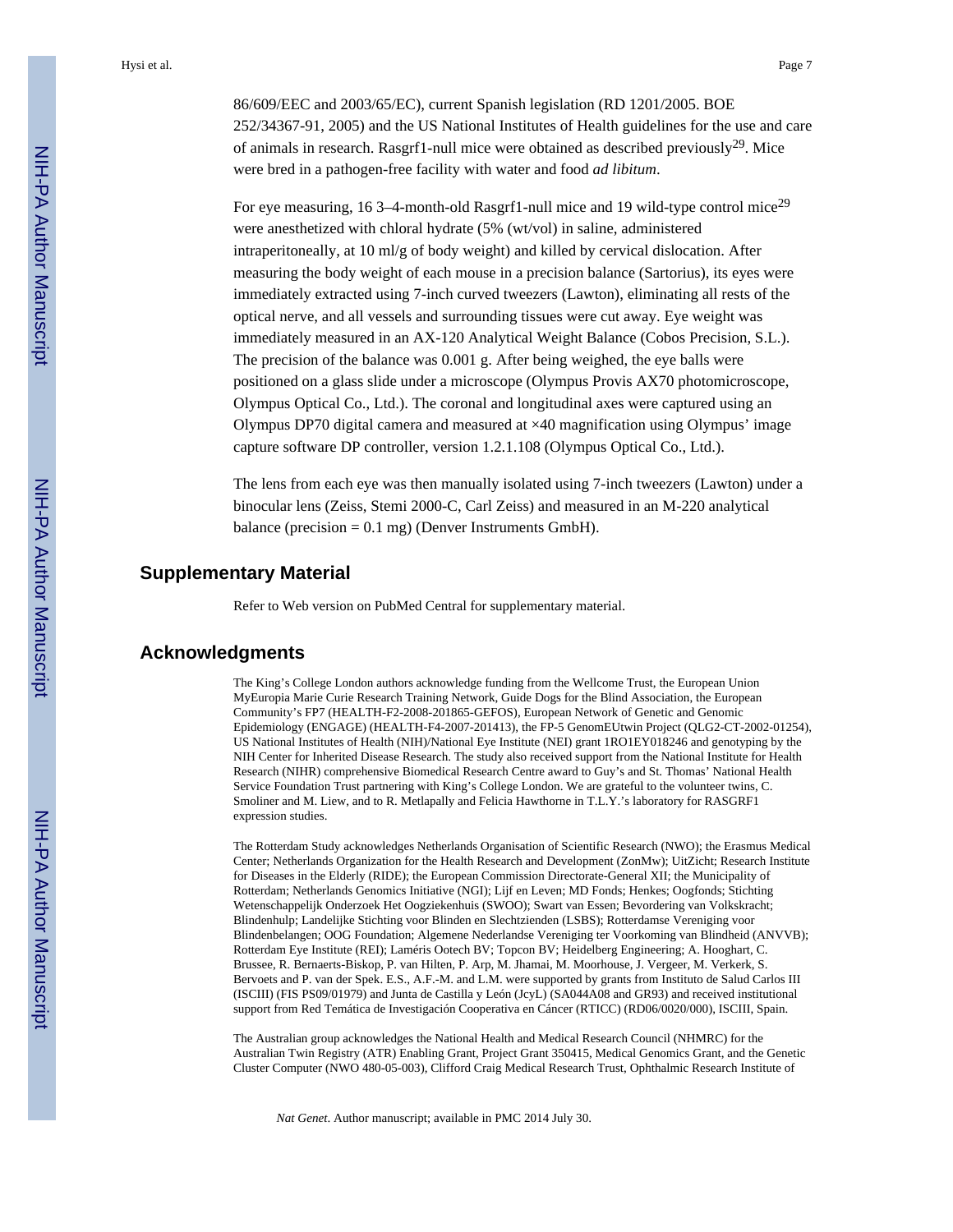Australia (ORIA), American Health Assistance Foundation (AHAF), Peggy and Leslie Cranbourne Foundation, Foundation for Children and Jack Brockhoff Foundation.

The 1958 British Birth Cohort was funded for biomedical assessment (Medical Research Council), for the GWAS (Wellcome Trust 083478) and analysis at Great Ormond Street Hospital/University College London (UCL). Institute of Child Health and Moorfields Eye Hospital/Institute of Ophthalmology, UCL were each part-funded by NIHR Biomedical Research Centres awards.

Additional acknowledgements are contained within the Supplementary Note.

# **References**

- 1. Vitale S, Ellwein L, Cotch MF, Ferris FL III, Sperduto R. Prevalence of refractive error in the United States, 1999–2004. Arch Ophthalmol. 2008; 126:1111–1119. [PubMed: 18695106]
- 2. Morgan I, Rose K. How genetic is school myopia? Prog Retin Eye Res. 2005; 24:1–38. [PubMed: 15555525]
- 3. Wu HM, et al. Does education explain ethnic differences in myopia prevalence? A population-based study of young adult males in Singapore. Optom Vis Sci. 2001; 78:234–239. [PubMed: 11349931]
- 4. Rein DB, et al. The economic burden of major adult visual disorders in the United States. Arch Ophthalmol. 2006; 124:1754–1760. [PubMed: 17159036]
- 5. Bamashmus MA, Matlhaga B, Dutton GN. Causes of blindness and visual impairment in the West of Scotland. Eye. 2004; 18:257–261. [PubMed: 15004574]
- 6. Evans JR, Fletcher AE, Wormald RP. Causes of visual impairment in people aged 75 years and older in Britain: an add-on study to the MRC Trial of Assessment and Management of Older People in the Community. Br J Ophthalmol. 2004; 88:365–370. [PubMed: 14977771]
- 7. Resnikoff S, Pascolini D, Mariotti SP, Pokharel GP. Global magnitude of visual impairment caused by uncorrected refractive errors in 2004. Bull World Health Organ. 2008; 86:63–70. [PubMed: 18235892]
- 8. Buch H, et al. Prevalence and causes of visual impairment and blindness among 9980 Scandinavian adults: the Copenhagen City Eye Study. Ophthalmology. 2004; 111:53–61. [PubMed: 14711714]
- 9. Saw SM, Katz J, Schein OD, Chew SJ, Chan TK. Epidemiology of myopia. Epidemiol Rev. 1996; 18:175–187. [PubMed: 9021311]
- 10. Rose KA, et al. Outdoor activity reduces the prevalence of myopia in children. Ophthalmology. 2008; 115:1279–1285. [PubMed: 18294691]
- 11. Lopes MC, Andrew T, Carbonaro F, Spector TD, Hammond CJ. Estimating heritability and shared environmental effects for refractive error in twin and family studies. Invest Ophthalmol Vis Sci. 2009; 50:126–131. [PubMed: 18757506]
- 12. Vitale S, Sperduto RD, Ferris FL III. Increased prevalence of myopia in the United States between 1971–1972 and 1999–2004. Arch Ophthalmol. 2009; 127:1632–1639. [PubMed: 20008719]
- 13. Zippel R, et al. Ras-GRF, the activator of Ras, is expressed preferentially in mature neurons of the central nervous system. Brain Res Mol Brain Res. 1997; 48:140–144. [PubMed: 9379834]
- 14. Raaijmakers JH, Bos JL. Specificity in Ras and Rap signaling. J Biol Chem. 2009; 284:10995– 10999. [PubMed: 19091745]
- 15. de la Puente A, et al. Structural characterization of Rasgrf1 and a novel linked imprinted locus. Gene. 2002; 291:287–297. [PubMed: 12095702]
- 16. Yoon BJ, et al. Regulation of DNA methylation of Rasgrf1. Nat Genet. 2002; 30:92–96. [PubMed: 11753386]
- 17. Mattingly RR, Macara IG. Phosphorylation-dependent activation of the Ras-GRF/CDC25Mm exchange factor by muscarinic receptors and G-protein beta gamma subunits. Nature. 1996; 382:268–272. [PubMed: 8717044]
- 18. Tonini R, et al. Expression of Ras-GRF in the SK-N-BE neuroblastoma accelerates retinoic-acidinduced neuronal differentiation and increases the functional expression of the IRK1 potassium channel. Eur J Neurosci. 1999; 11:959–966. [PubMed: 10103089]
- 19. Tigges M, et al. Effects of muscarinic cholinergic receptor antagonists on postnatal eye growth of rhesus monkeys. Optom Vis Sci. 1999; 76:397–407. [PubMed: 10416935]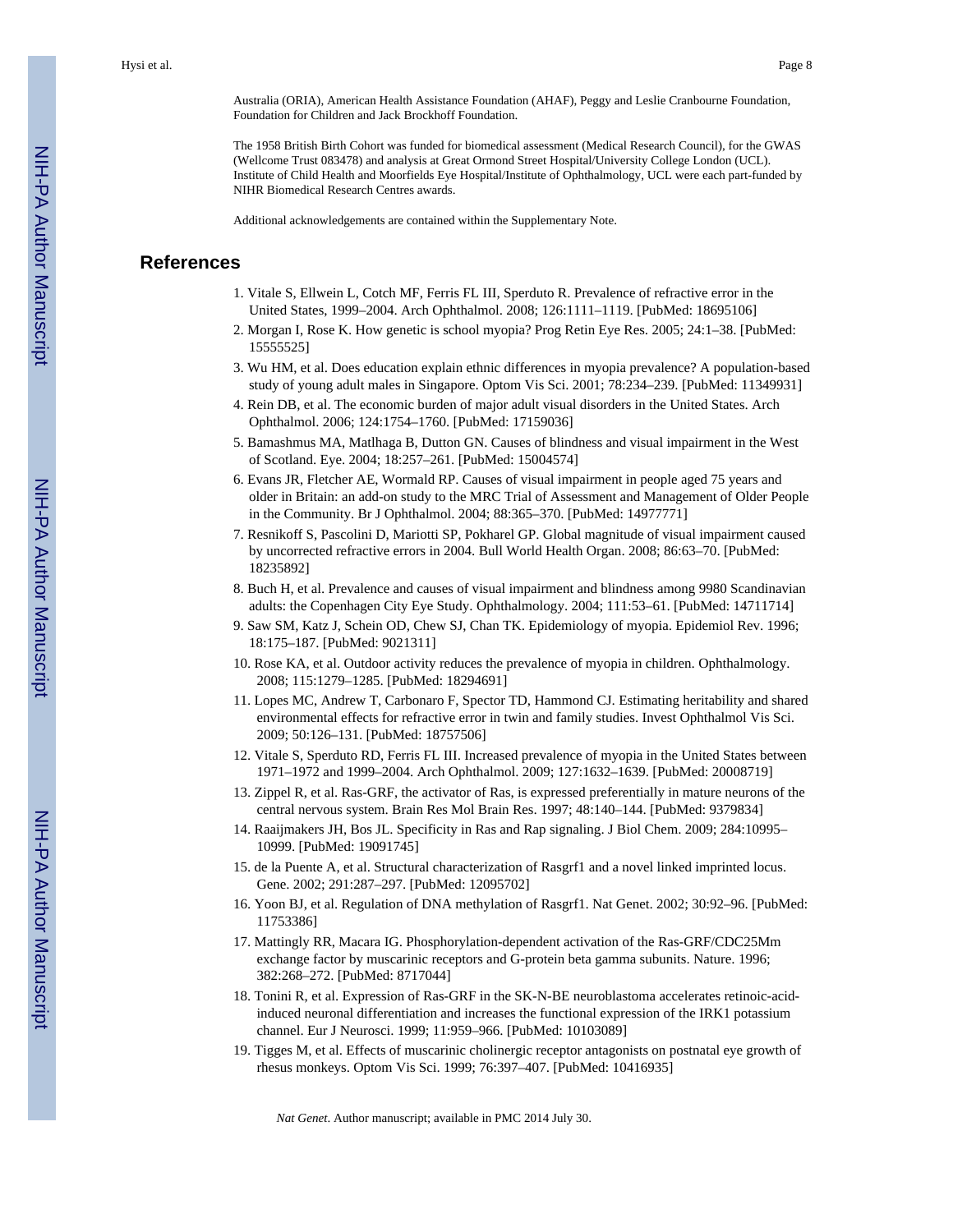- 20. Tong L, et al. Atropine for the treatment of childhood myopia: effect on myopia progression after cessation of atropine. Ophthalmology. 2009; 116:572–579. [PubMed: 19167081]
- 21. Mertz JR, Wallman J. Choroidal retinoic acid synthesis: a possible mediator between refractive error and compensatory eye growth. Exp Eye Res. 2000; 70:519–527. [PubMed: 10866000]
- 22. Brambilla R, et al. A role for the Ras signalling pathway in synaptic transmission and long-term memory. Nature. 1997; 390:281–286. [PubMed: 9384379]
- 23. Fernández-Medarde A, et al. RasGRF1 disruption causes retinal photoreception defects and associated transcriptomic alterations. J Neurochem. 2009; 110:641–652. [PubMed: 19457086]
- 24. Schmucker C, Schaeffel F. *In vivo* biometry in the mouse eye with low coherence interferometry. Vision Res. 2004; 44:2445–2456. [PubMed: 15358080]
- 25. Zhou X, et al. The development of the refractive status and ocular growth in C57BL/6 mice. Invest Ophthalmol Vis Sci. 2008; 49:5208–5214. [PubMed: 18689702]
- 26. Solouki A, et al. A genome-wide association study for myopia and refractive error identifies a susceptibility locus at 15q14. Nat Genet. Sep 12.2010 advance online publication. 10.1038/ng.663
- 27. Deans MR, Volgyi B, Goodenough DA, Bloomfield SA, Paul DL. Connexin36 is essential for transmission of rod-mediated visual signals in the mammalian retina. Neuron. 2002; 36:703–712. [PubMed: 12441058]
- 28. Wallman J, Winawer J. Homeostasis of eye growth and the question of myopia. Neuron. 2004; 43:447–468. [PubMed: 15312645]
- 29. Font de Mora J, et al. Ras-GRF1 signaling is required for normal beta-cell development and glucose homeostasis. EMBO J. 2003; 22:3039–3049. [PubMed: 12805218]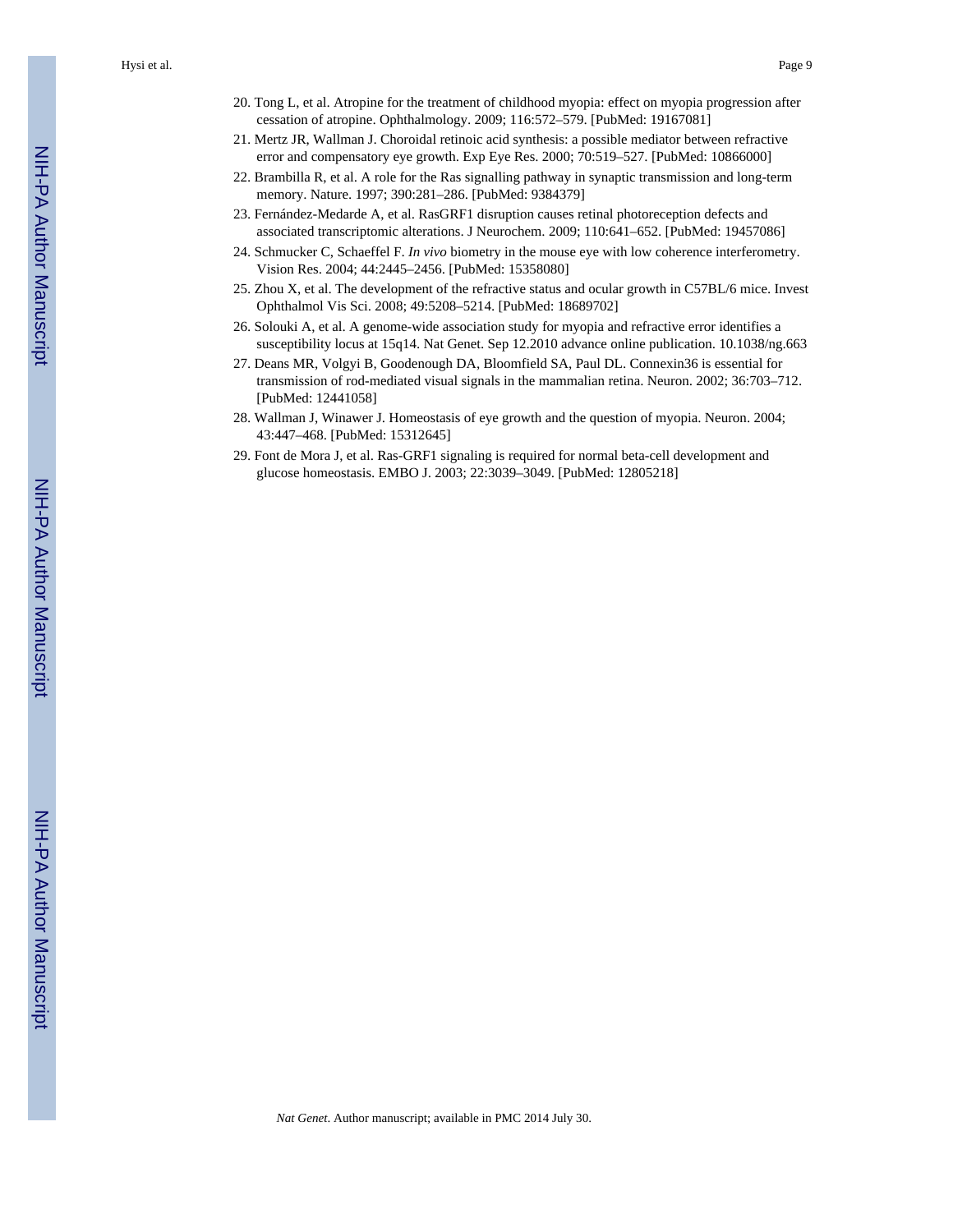Hysi et al. Page 10



# **Figure 1.**

Association scatter plot for SNPs in the *RASGRF1* promoter region in the TwinsUK discovery cohort. Negative logarithms of the *P* values for the association of each SNP with spherical equivalence are plotted. The lead SNP is plotted in blue, with the meta-analysis *P* value for that SNP indicated. Genotyped SNPs are plotted as diamonds and imputed SNPs as circles, with the color indicating the degree of pairwise LD between the lead and neighboring SNPs. Red indicates strong pairwise LD, with  $r^2$  0.8; orange indicates moderate LD, with  $0.5 < r^2 < 0.8$  yellow indicates weak LD, with  $0.2 < r^2 < 0.5$ ; and white indicates no LD, with  $r^2$  < 0.2. The associated SNPs lie in a 120-kb region of high LD, delineated by two local high-recombination spots at approximately 77,150 kb and 77,270 kb. The recombination rates are shown as light blue line and the locations of the genes with respect to these SNPs are shown as dark green arrows.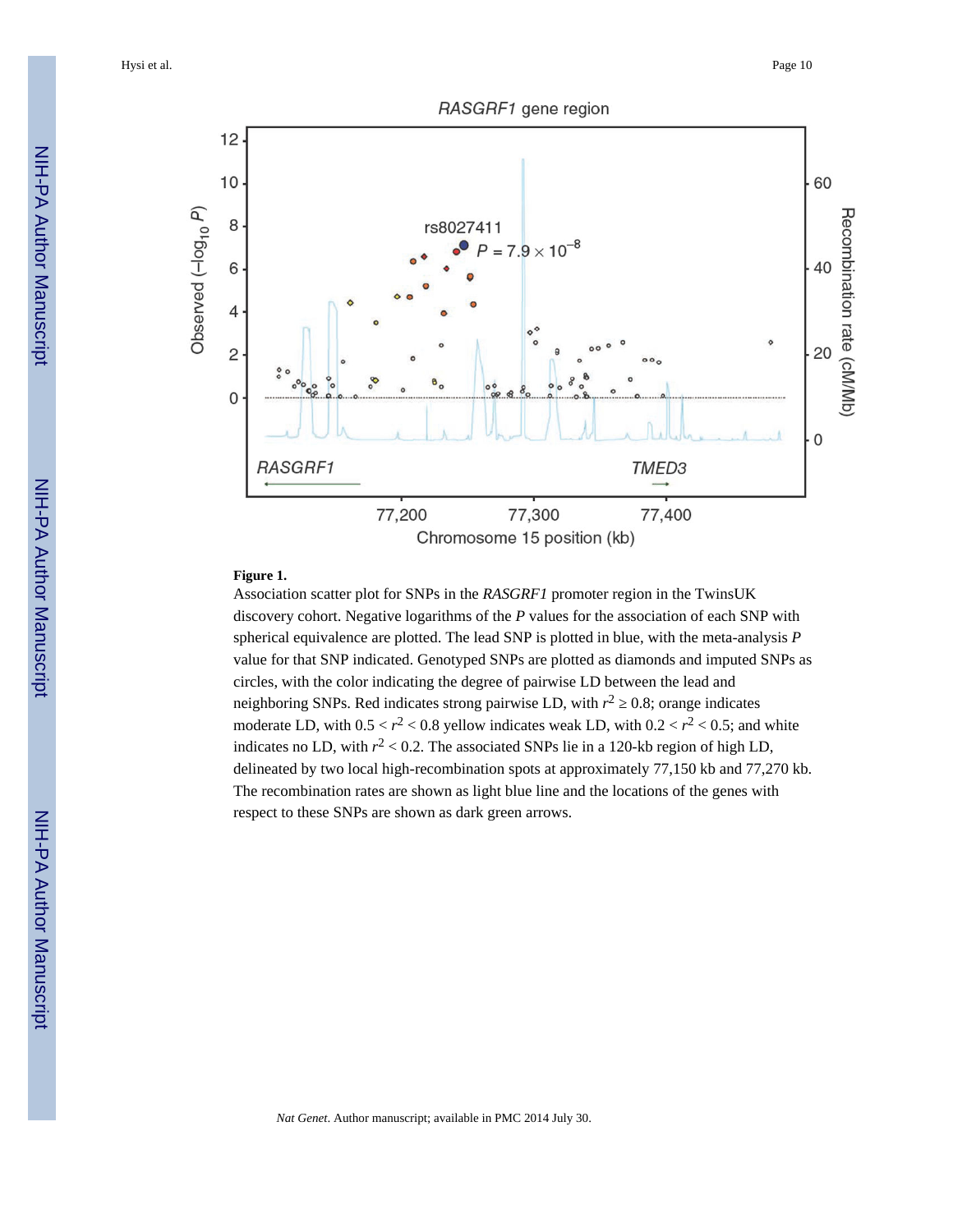

#### **Figure 2.**

Association of rs8027411 with clinical myopia in the TwinsUK cohort. The values depicted by the diamonds represent ORs. Error bars, 95% CI.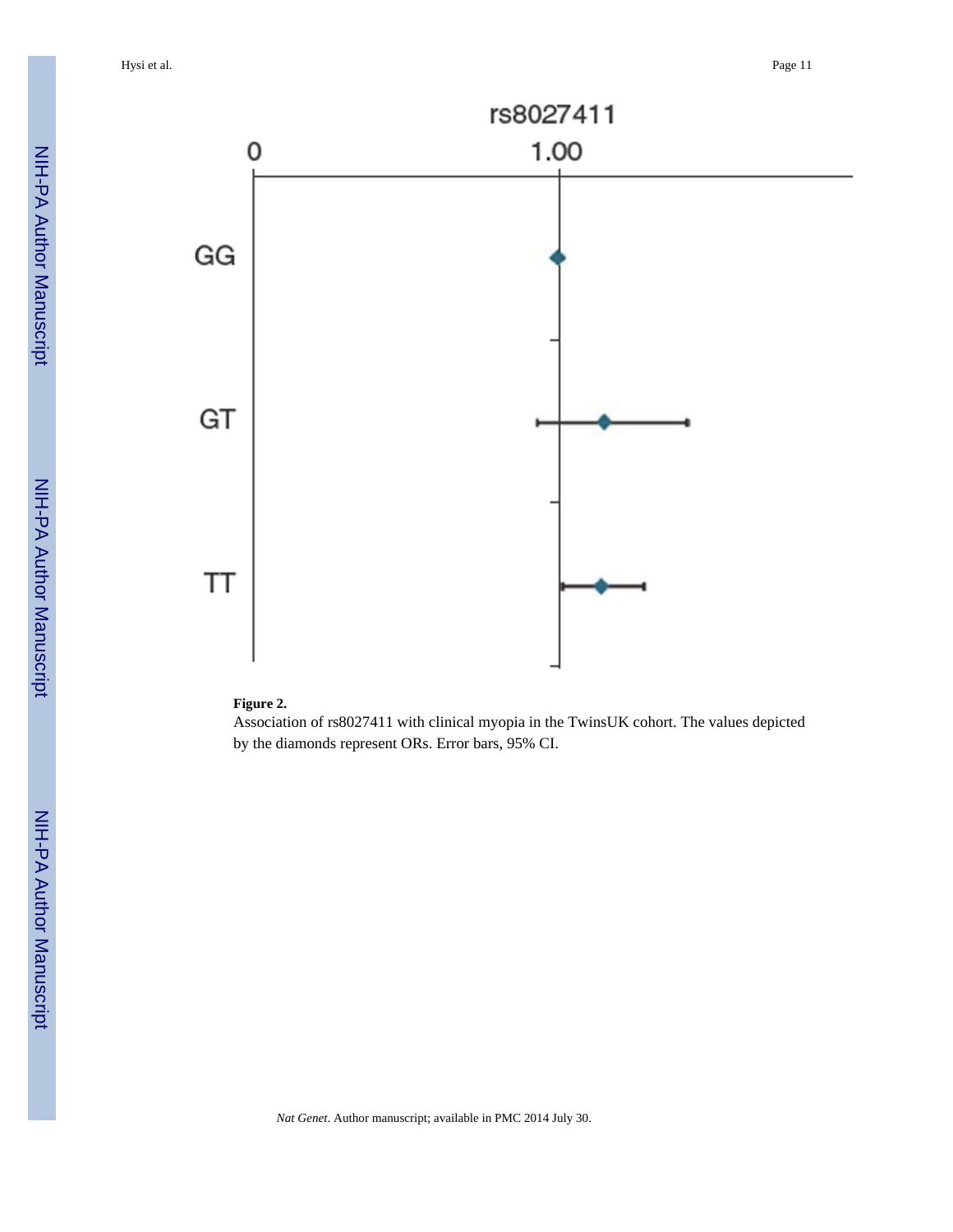



#### **Figure 3.**

Plot of the effect on refractive error observed for rs8027411 in the seven population panels participating in the study. For each population, the diamond square shows the β linear regression coefficient or the average difference in diopters for each additional copy of the T allele and the bars represent the standard error for the estimate. TwinsUK, the Twin Cohort recruited in London, UK; RS-I, the first Rotterdam Study cohort; RS-II, the second Rotterdam Study cohort; RS-III, the third Rotterdam Study cohort; ERF, the Erasmus Rucphen Family; 1958BC the 1958 British Birth Cohort; Aus, the Australian Twin Study.